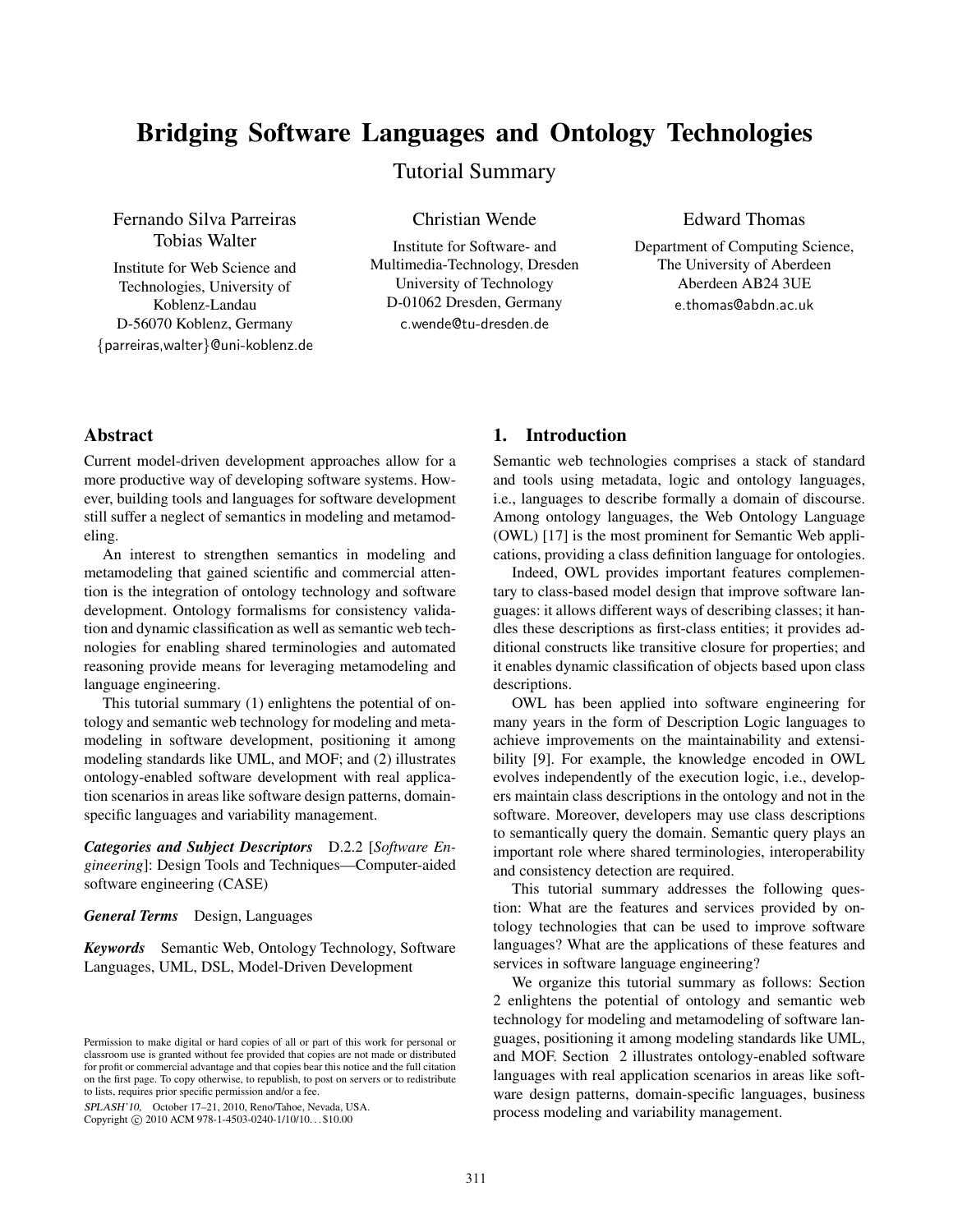## **2. Ontologies in Software Languages**

Class-based modeling languages (e.g. UML class diagrams or MOF) and OWL comprise some constituents that are similar in many respects like classes, associations, properties, packages, generalization and instances [11].

Nevertheless, OWL offers a more expressive and extensible manner of modeling data and provides flexible ways to describe classes and, based on such descriptions, it enables type inference. Indeed, OWL provides various means for describing classes, which may also be nested into each other such that explicit typing is not compulsory. One may denote a class by a class identifier, an exhaustive enumeration of individuals, property restrictions, an intersection of class descriptions, a union of class descriptions, or the complement of a class description.

For example, software developers can use reasoning services (Sect. 2.2) to *dynamically classify* objects based on conditions specified in class descriptions (Sect. 3.1). Language users can count on *explanation services* (Sect. 2.2) for debugging and learning domain concepts (Sect. 3.2). Lastly, software developers might want to use class descriptions to integrate software languages and use *query answering* for retrieving information of multiple languages (Sect. 3.6).

Non-class-based modeling languages requires ad-hoc transformations into OWL for taking advantage of reasoning services. For example, while OWL contains elements like classes, properties and individuals, a business process modeling language contains elements like process, task, gateways, activities, states, etc.

Applications of OWL ontologies in those cases usually relies on *satisfiability checking* reasoning service to verify whether the integrity of model elements is fulfilled in all possible states. For example, software product line developers can carry out *satisfiability checking* to verify whether every feature of the feature model is instantiable (Sect. 3.4). Process modelers can verify whether a specific process model refining an abstract one is valid, i.e., they can verify whether the execution set of the abstract process model holds for every execution set of the refined process model (Sect. 3.3).

### **2.1 Demystifying OWL**

In this section, we compare how the Semantic Web and Software Engineering worlds differ in terms of their world assumption (respectively, open world versus closed world). We show how an ontology can, either in whole (as locally closed world) or in part (locally closed domain) be made to behave under the closed world assumption. We also look at negation as failure in the context of ontologies.

The Semantic Web adopts an open world assumption, this extends to the ontology language OWL, and to the reasoners and tools which work with it. In simple terms, this means that any fact that cannot be proven to be true by the known data, cannot be assumed to be false unless it is directly contradicted by other data in the ontology. For example,

given an OWL axiom which states that all cows eat only plants, and that sheep are animals (in DL syntax:  $Cows \sqsubseteq$  $\forall eats. Plant$  and  $Sheep \sqsubseteq Animals$ ), asserting that some cow eats some sheep does not cause a contradiction, since it has not been stated anywhere that animals cannot also be plants ( $Animals \sqsubseteq/Plants$ ). In fact, a reasoner will infer exactly this fact from the given knowledge.

It is possible in OWL to close the domain of a particular class, by asserting that that class is equivalent to exactly the set of all its members. This prevents the reasoner from inferring that any other individual (either a named individual, or an inferred individual) is a member of this class. A reasoner can be used to close the domain of a class or a property, affecting the outcome of various reasoning tasks on the ontology [16].

By closing the domain of an entire ontology, we can simulate a closed world assumption. This involves closing the domain of every class and property in an ontology. This compares to the closed world assumption in Software Engineering, but it has performance implications when closing the domain of a complex ontology.

An alternative to closed world assumption is to use negation as failure (NAF) in the Semantic Web context. The results from using NAF can differ from using a true (locally) closed world (or domain) approach, and a closed domain and NAF can be combined in ontology reasoning to allow default behaviour and other techniques to be performed (See [16]).

OWL2 comprises a family of description logic languages, called profiles, which offer different levels of expressiveness and tractability. By using different language profiles where different levels of performance and expressivity are required, and by exploiting quality-guaranteed transformations between these languages, hybrid reasoners such as TrOWL [16] can reduce the complexity of a given domain model, increasing performance.

- 1. *OWL2-QL* The primary application for *OWL2-QL* are for ontologies with large abox datasets. It supports storing and querying this data using an SQL database, using query expansion to perform complete query answering with respect to the semantics of OWL and the tbox of the ontology.
- 2. *OWL2-EL* OWL2-EL is a profile of OWL2 specifically designed for high performance TBox reasoning. It supports consistency, classification, class expression subsumption and instance checking in polynomial time (cf. 2NexpTime for OWL2-DL).
- 3. *OWL2-RL* OWL2-RL is the subset of OWL2 which amenable to expression as a set of rules. These rules are run over a set of ground facts (the concrete axioms given in the ontology file) to infer every axiom which can be derived from those facts under OWL2 RDF semantics.
- 4. *OWL2-DL* OWL2-DL can be regarded as the full expressivity of OWL2 available under OWL2 direct semantics.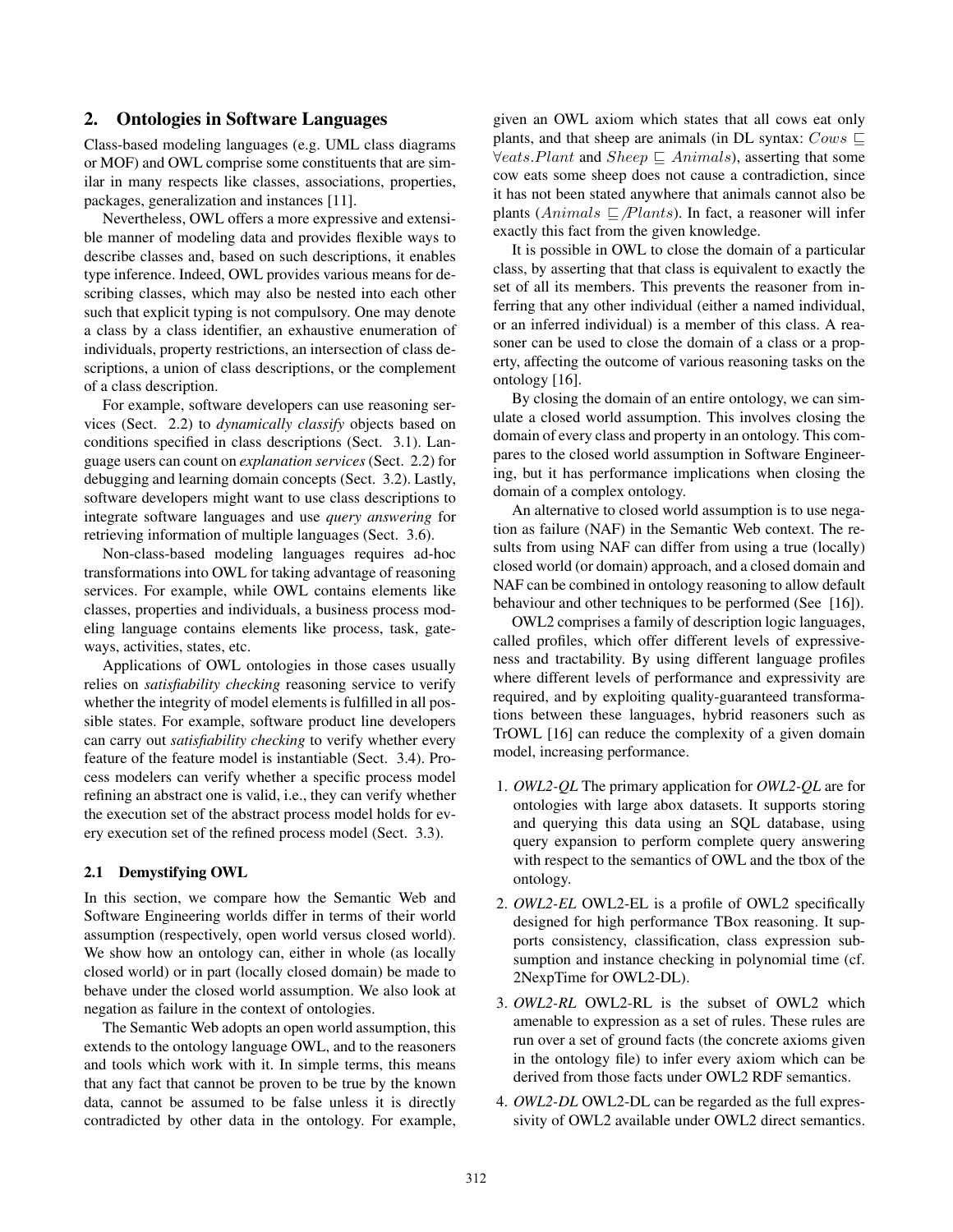It is the most expressive profile in OWL2 and it corresponds to the description logic  $\mathcal{SROIQ}$ .

OWL presents complementary constructs to UML and OCL, allowing, for example, property transitivity, which is very useful for querying large and complex models.

By targeting different profiles of OWL2 to different aspects of a reasoning problem, improved performance can be achieved. For example, taking a very large ontology, classifying it, and performing query answering in OWL2- DL may be too costly in time and memory. By transforming that ontology into an OWL2-EL and OWL2-QL representations, these tasks become much more tractable (PTIME-complete and NLogSpace-complete, instead of 2NEXPTIME-complete).

#### **2.2 Reasoning Services for Model Design**

OWL ontologies can be operated on by reasoners providing services like consistency checking, concept satisfiability, instance classification and concept classification.

Reasoners provide the following standard reasoning services:

- **Consistency Checking** The reasoning service consistency checking checks if a given model is consistent with regard to their language metamodel.
- **Satisfiability Checking** The satisfiability checking service finds all unsatisfiable concepts in a given language metamodel. A concept metamodel is unsatisfiable if it represents an empty set of instances.
- **Classification** The classification service returns for a given instance a set of metamodel concepts which contain/describe the instance. The instance conforms to all concepts in the result of the classification service. The classification service is used to dynamically classify elements in models to find its most specific type.
- **Subsumption** The subsumption checking service checks whether a concept is superconcept or subconcept of another given (anonymous) concept.

In addition, some reasoners provide a set of non-standard reasoning services:

- **Query Answering** SPARQL [14] is a prominent query language for querying OWL ontologies. SPARQL queries are able to operate on both, the schema level (metamodel layer) and on the instance level (model layer).
- **Explanation Services** The generation of explanations for inferences computed by a reasoner is now recognized as highly desirable functionality. If the inference leads to some inconsistency or unsatisfiable classes, the explanation service results some debugging relevant facts and the information how to repair the model.

# **3. Applications of Ontology Technologies in Software Languages**

### **3.1 Improving General Purpose Software Design Patterns**

In general, the Software Design Pattern deal with variation and delegation of concepts in software models. However, as already documented by [5], the Strategy Pattern has a drawback. The clients must be aware of variations and of the criteria to select between them at runtime. Hence, the question arises of how the selection of specific classes could be determined using only their descriptions rather than by weaving the descriptions into client classes.

In [15], we present an approach to decouple class selection from the definition of client classes by exploiting OWL-DL modeling and reasoning. It enables the identification of patterns integrating UML class diagrams with software design patterns and OWL like, for example, the Selector Pattern.

The application of the Selector Pattern presents the following consequences: (1) reuse – The knowledge represented in OWL-DL can be reused independently of platform or programming language; (2) flexibility – The knowledge encoded in OWL-DL can be modeled and evolved independently of the execution logic; and (3) testability – The OWL-DL part of the model can be automatically tested by logical unit tests, independently of the UML development.

The application of our approach can be extended to other design patterns concerning variant management and control of execution and method selection. Design patterns that factor out commonality of related objects, like Prototype, Factory Method and Template Method, are good candidates.

#### **3.2 Ontology-Based Domain-Specific Languages**

Domain-specific languages (DSL) are used to model and develop systems of different application domains. However, there is an agreement about the challenges faced by current DSL approaches: (1) tooling (debuggers, testing engines), (2) interoperability, (3) semantics, (4) learning curve and (5) domain analysis. Improving tooling enhances user experience while formal semantics is the basis for interoperability and formal domain analysis.

In [18, 19], we propose an Ontology Based DSL Framework that allows for defining DSLs enriched by formal class descriptions. It allows DSL designers to check consistency of the model and helps DSL users to verify and debug DSL programs by using reasoning explanation. Moreover, novice DSL users may rely on reasoning services to suggest domain concepts according to the language definition.

The integrated metamodel MOF+OWL allows for a formal and logical representation of the solution domain. Thus, DSL designers count on an expressive language that allows for modeling logical constraints over DSL metamodels. Consistency of metamodels and constraints can be checked by reasoners and inferences are clarified by explanation ser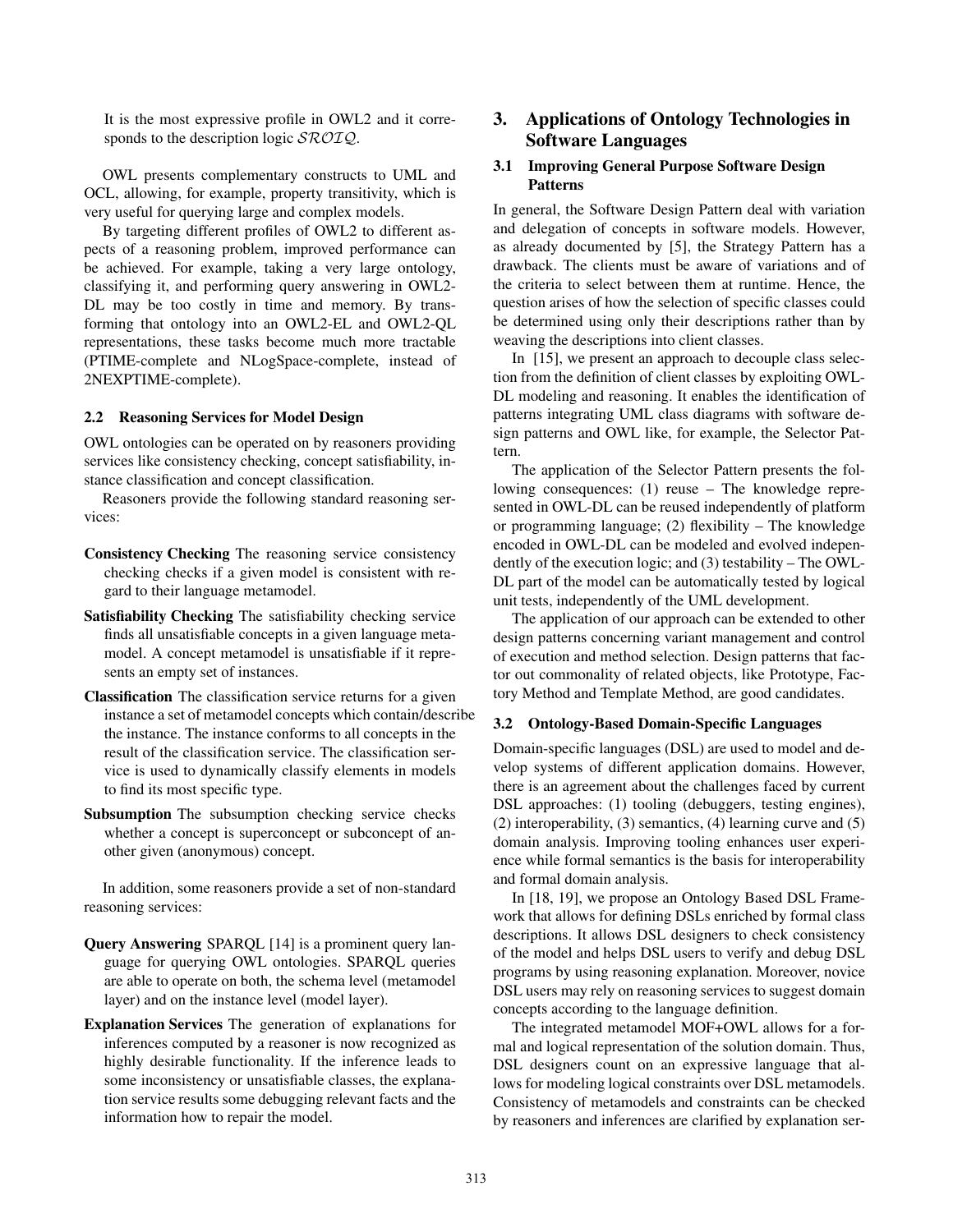vices. The nature of the logical restrictions allowed by OWL enables progressive evaluation of DSL program consistency.

Moreover, the integration MOF+SPARQL enables DSL users to define SPARQL-like queries with the DSL metamodel to query objects in DSL programs. These queries are the interface between DSL user and reasoning services. For example, a DSL user may use a query defined in the DSL metamodel to query all classes that describe an object in the DSL program.

#### **3.3 Ontology-Based Analysis in Variability Modelling**

In software product lines [13], *feature models* are used to capture common and variable features in a family of related software products. Feature modeling originates from the FODA study [8]. In addition to simple relationships in hierarchical feature models as *mandatory*, *optional*, *alternative* or *exclusive-alternative* features several extensions were proposed. Most notably are propositional cross-tree relations (*requires*, *conflicts*) [1], cardinality-based features and groups [4], and feature attributes [3]. Using these constructs, feature models impose several constraints and relationships among features and, thus, specify all valid variants of the product line. During variant configuration *variant models* select a subset of the features in a product line's feature model to specify a concrete product.

Analysis in variability modelling checks the consistency of feature models, propositional feature terms and variant models w.r.t. the constraints and relationships specified for a concrete product-line and is an important area of research. For a recent, extensive overview of existing approaches on feature model analysis we refer to [2].

In this use case we discuss the application of ontology technology to validate feature and variant models and provide guidance in variant configurations. Based on existing approaches for the description logic based representation and analysis of feature models [20] we cover the following topics:

- *•* Automated translation of hierarchical feature models with propositional cross-tree relations to OWL ontologies that represent their structural and semantics constraints,
- *•* Automated translation of propositional feature terms and variant models to OWL ontologies,
- *•* Application of OWL reasoning services to validate feature models, propositional feature terms, or variant models and to provide guidance in variant configuration,
- *•* Integration of ontology-based analysis in variability modelling with the model-driven technology using the tool FeatureMapper [7],
- *•* Exemplary applications of ontology-based variability modelling in SPLE, and

*•* Open challenges and issues in analysis of variability modelling.

#### **3.4 Modeling and Querying Process Models with OWL**

Process models capture the dynamic behavior of an application or system. In software modeling they are represented by graphical models like BPMN Diagrams or UML Activity Diagrams. The corresponding metamodels prove flexible means to describe process models for various applications. However, process models are often ambiguous with inappropriate modeling constraints and even missing semantics.

The process model in OWL gives an explicit description of the execution order dependencies of activities [6]. Hence, this information is used for process retrieval. A query describes the relevant ordering conditions like which activity has to follow (directly or indirectly) another activity. For instance a process that executes the activity *F illOrder* before *MakePayment* with an arbitrary number of activities between them, is given by the query process description ∃*TOT.*(*F illOrder* ∃*T OT.M akeP ayment*). The transitive object property *TOT* is used to indicate the indirect connection of the activities. The result are all processes that are subsumed by this general process description.

Besides ordering constraints, this semantic query processing allows the retrieval of processes that contain specialized or refined activities. For instance the result of the demonstrated query also contains all processes with subactivities of *F illOrder* and *M akeP ayment*. The corresponding class expressions in the OWL model are specializations of the class expression given by the query expression. Finally, the usage of in the queries allows handling of modality for activity occurrences in a process, like a query that expresses that the activity *ShipOrder* has to occur or might occur.

#### **3.5 Metamodeling**

The UML allows for capturing information about multiple views of systems like static structure and dynamic behavior. Since it is hard to capture all aspects of software into only one model, UML includes numerous types of diagrams to be used according to the software development task.

Since the semantics of UML constructs is textually described in the UML specification, it is hard to guarantee the same behavior across multiple implementers. Moreover, since UML enables multiple views of systems, it is important to have a consistent view over all UML diagrams. We have used the integration MOF+OWL [12] to model OWL descriptions at the metamodeling level. Metamodeling with OWL helps to disambiguate UML constructs and allow to specify logical constraints only textually described yet.

We have analyzed the different types of relationships in the UML2 Specification [10] and identified constraints that could benefit from our approach. For example, where property transitivity is required, e.g., in specifying constructs like Activity, State, StateMachine and Transition, our approach